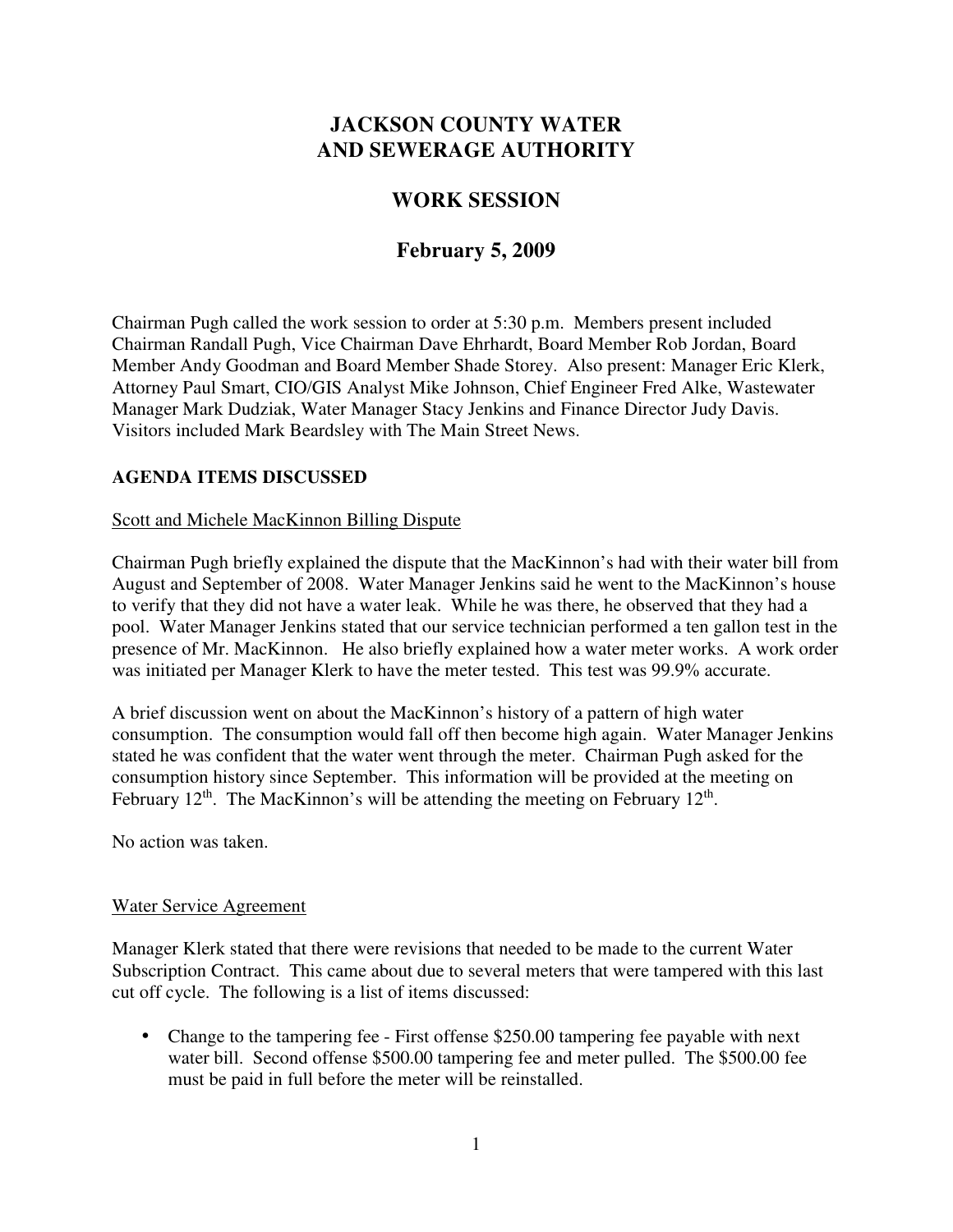• Clarifying what a locking device for a meter is and that there are different types of meters and locks.

Chairman Pugh asked what the cost was to remove a meter and what our reinstallation fee was. He also asked how often we would pull a meter. Vice Chairman Dave Ehrhardt inquired about if a customer had a medical reason would we keep the water on. Finance Director Davis responded yes we would with a doctor's letter.

Chairman Pugh stated he was concerned about how the economy is affecting customer's ability to pay. Finance Director Davis said if a customer will contact us we can make payment arrangements to avoid water disconnect.

No action was taken.

### Proposal to Require Petition and Conditions for Neighborhoods Requesting Water

Chairman Pugh started the discussion with a brief explanation of this topic. It was suggested by Engineer Alke and Manager Klerk that there needed to be a formal procedure for neighborhoods requesting water service. Validating the signatures and possibly increasing the signatures from the proposed 51% minimum.

Engineer Alke explained that when a petition for water came from a neighborhood on Ed Bennett Road that only two of the twelve house hooked up to county water.

A possible format would be to accept the petition, validate the signatures then request earnest money or full payment up front before agreeing to install water lines.

Chairman Pugh requested Manager Klerk to draft a proposal to be brought before the board at a future work session meeting.

No action was taken.

## Remaining Funds Allocation from 2006 B Construction Funds (Bonded SPLOST)

Manager Klerk said we are finishing all SPLOST projects. There will be roughly \$718,000 left over. The board will need to decide what to do with the remaining funds. Manager Klerk discussed using ½ of the remaining funds to pay final invoices from the sewer plant or take the entire amount and put into the sinking fund. Chairman Pugh talked about our serious debt service and if or when the economy would turn around. Chairman Pugh suggested saving funds for future use if needed. Chairman Pugh stated SPLOST dollars are getting smaller. Finance Director Davis explained what SPLOST funds can be used for. Manager Klerk and board agreed to put into the sinking fund for payment toward the 2006B Bond.

No action was taken.